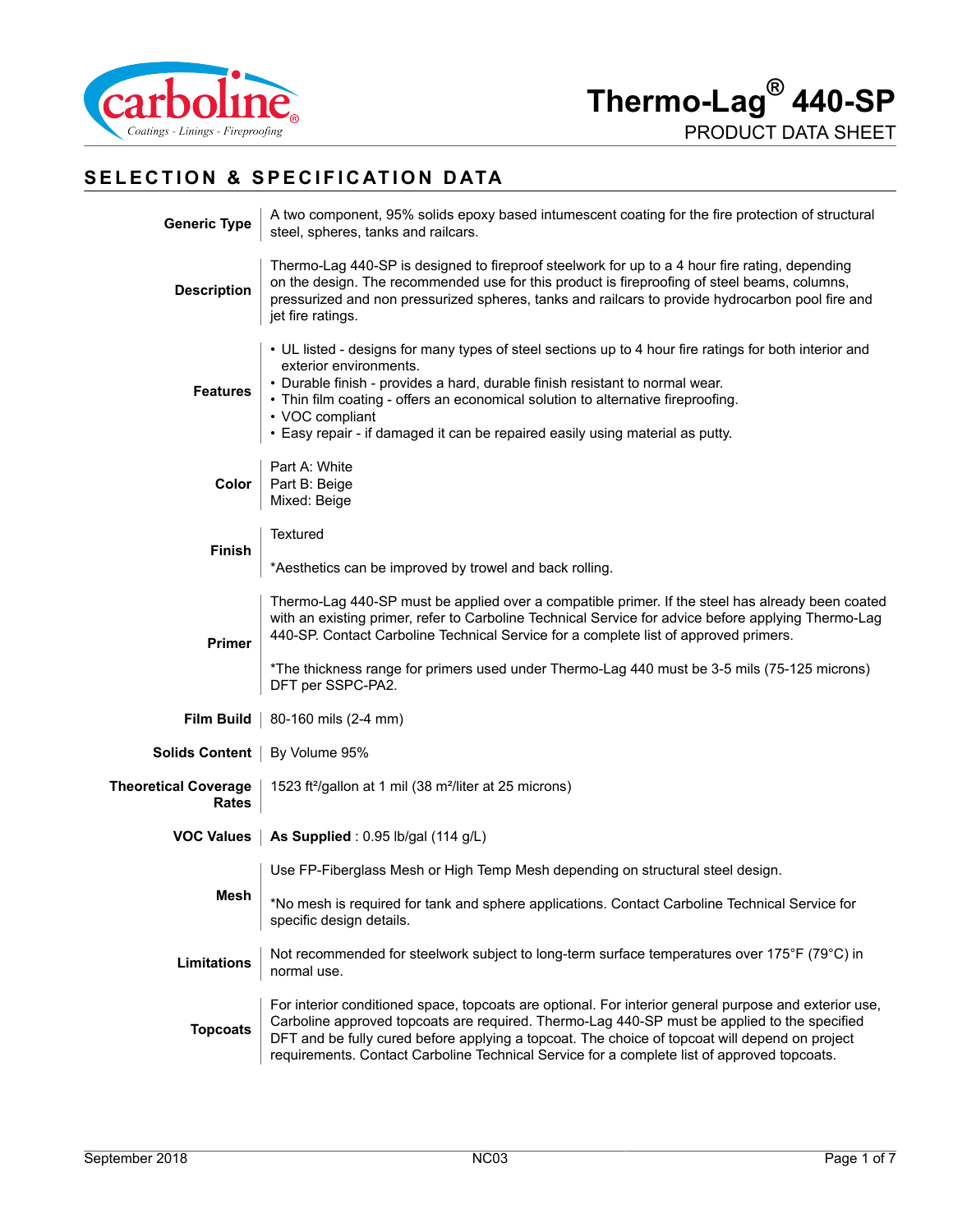





## **SUBSTRATES & SURFACE PREPARATION**

| General                                                                                                                                                                                                              | Remove all oil or grease from the surface to be coated using Thinner 2 or Carboline Surface<br>Cleaner 3.                                                              |
|----------------------------------------------------------------------------------------------------------------------------------------------------------------------------------------------------------------------|------------------------------------------------------------------------------------------------------------------------------------------------------------------------|
| <b>Steel</b>                                                                                                                                                                                                         | Steel preparation before application of approved primer should meet SSPC-SP6 (onshore), SSPC-<br>SP10 (offshore). 1.5-2.0 mil (37-50 micron) angular profile required. |
|                                                                                                                                                                                                                      | *The thickness range for primers used under Thermo-Lag 440 must be 3-5 mils (75-125 microns)<br>DFT per SSPC-PA2.                                                      |
| Steel preparation before priming should meet SSPC-SP7. 1.5-2.0 mil (37-50 micron) angular profile<br><b>Galvanized Steel</b><br>required. Prime with Carboguard 893 SG @ 3-5 mils (75-125 microns) DFT per SSPC-PA2. |                                                                                                                                                                        |
| Non-Ferrous Metals                                                                                                                                                                                                   | Contact Carboline Technical Service for advice.                                                                                                                        |

## **PERFORMANCE DATA**

### **All test data was generated under laboratory conditions. Field testing results may vary.**

| <b>Test Method</b>                    | <b>Results</b>                                           |
|---------------------------------------|----------------------------------------------------------|
| ASTM D2240 Hardness                   | Shore D - 55 (fully cured) Shore D - 40 (for topcoating) |
| ASTM D2794 Impact                     | 24 ft. lb./in.                                           |
| <b>ASTM D4541 Bond Strength</b>       | Typical Field Value 300 psi (2.07 MPa)                   |
| <b>ASTM D638 Tensile Strength</b>     | 1,230 psi (8.4 MPa)                                      |
| <b>ASTM D695 Compressive Strength</b> | 4,170 psi (28.7 MPa)                                     |
| <b>ASTM D790 Flexural Strength</b>    | 2,310 psi (15.9 MPa)                                     |
| <b>ASTM E84 Surface Burning</b>       | Class A                                                  |
| Density                               | 78 pcf (1,249 kg/m <sup>3</sup> )                        |

All values derived under controlled laboratory conditions unless otherwise noted.

## **MIXING & THINNING**

**Mixer** | Use 1/2" (12.7 mm) electric or air driven drill with a slotted paddle mixer (300 rpm under load).

#### **Plural Component Application:**

For plural component applications, the product is supplied in full 9 gallon (34.0 liter) kits. The part A and part B components must be pre-mixed separately before introduction into the plural equipment. **Single Component Application:** For single component applications, the product is supplied in 4.5 gallon (17.0 liter) kits, one 1/2 full pail of part A and one 1/2 full pail of part B. Add up to 1 quart (1 liter) of Plasite Thinner 19, or

Carboline approved equivalent to part B and mix until fully incorporated. Stage material by adding part B on top of part A. Material can be left staged for entire days' production (8 hours), but not overnight.

**Mixing** Mix staged material with slotted paddle mixing blade for approximately 2 minutes or until completely blended and consistent color is achieved. Once mixed, material should be immediately introduced into single component equipment and spraying should commence.

#### **Trowel Application:**

For trowel applications, the product is supplied in 4.5 gallon (17.0 liter) kits, one 1/2 full pail of part A and one 1/2 full pail of part B. Add up to 1 quart (1 liter) of Plasite Thinner 19, or Carboline approved equivalent to part B and mix until fully incorporated. Thinning is not required for this application and material should only be thinned as necessary to achieve the desired working time and consistency. Stage material by adding part B on top of part A. Material can be left staged for entire days' production (8 hours), but not overnight.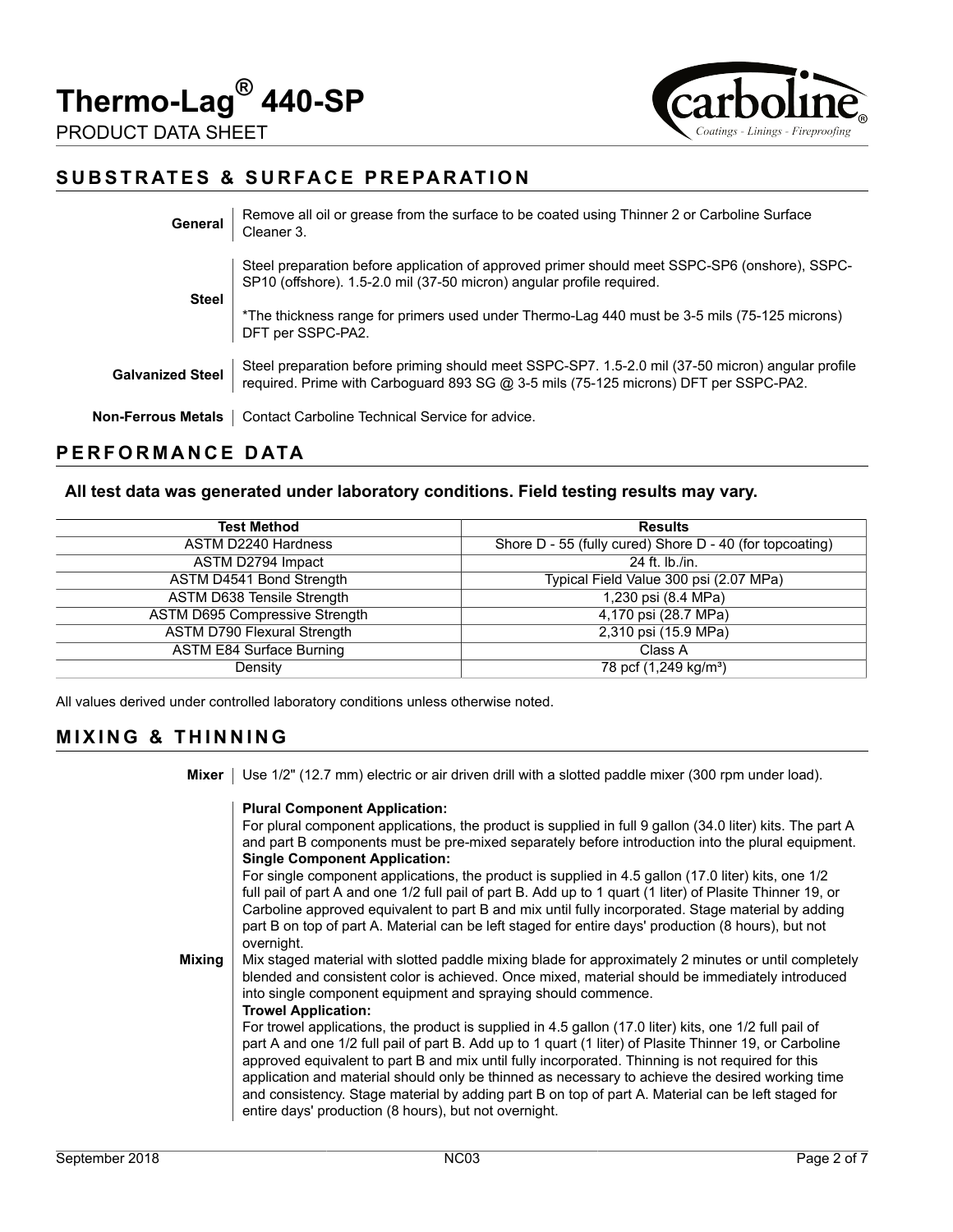



## **MIXING & THINNING**

Mix staged material with slotted paddle mixing blade for approximately 2 minutes or until completely blended and consistent color is achieved. Once mixed, material should be immediately poured out of mass onto a clean table or flat working surface to extend the pot life. Mixed material left in the pail will begin to exotherm and diminish pot life. Trowel application should commence immediately after mixing.

|                 | <b>Plural Component Application:</b>                                                               |
|-----------------|----------------------------------------------------------------------------------------------------|
|                 | Do not thin                                                                                        |
|                 | <b>Single Component Application:</b>                                                               |
| <b>Thinning</b> | Thin with Plasite Thinner 19, or Carboline approved equivalent – Maximum 1 quart (1 liter) per 4.5 |
|                 | gallon (17.0 liter) kit                                                                            |
|                 | <b>Trowel Application:</b>                                                                         |
|                 | Only thin as required with Plasite Thinner 19, or Carboline approved equivalent – Maximum 1 quart  |
|                 | (1 liter) per 4.5 gallon (17.0 liter) kit.                                                         |
| Ratio           | 1:1 (by volume)                                                                                    |
|                 |                                                                                                    |

**Working Time** 30-45 minutes @ 75°F (25°C)<br>15-20 minutes @ 100°F (38°C)

## **APPLICATION EQUIPMENT GUIDELINES**

Listed below are general equipment guidelines for the application of this product. Job site conditions may require modifications to these guidelines to achieve the desired results.

| General              | Thermo-Lag 440 SP may be applied by either single component or plural component application.<br>Use only single component or plural component equipment specifically designed for epoxy based<br>PFP. Consult the manufacturers for specific information:<br>AirTech Spray Systems (Houston, TX)<br>Spray Quip (Houston, TX)<br>Graco (Minneapolis, MN)<br>WIWA (Alger, OH/Lahnau, Germany) |
|----------------------|---------------------------------------------------------------------------------------------------------------------------------------------------------------------------------------------------------------------------------------------------------------------------------------------------------------------------------------------------------------------------------------------|
|                      | Use 45:1 airless (minimum) with Dura Flow lower cylinder (3/4" outlet) / 3.3 gal. per minute to<br>provide an operating pressure of 3,000 p.s.i. (320 kg/cm2).                                                                                                                                                                                                                              |
| <b>Airless Spray</b> | *Remove filters and surge tanks. Set bottom ball to greatest travel. Hopper feed required. Teflon<br>packings are recommended.                                                                                                                                                                                                                                                              |
| Pump                 | <b>Single Component:</b><br>Graco® Xtreme XL Heavy Fluid Package (with stainless steel hopper feed)<br>WIWA® Herkules 75:1 (with stainless steel hopper feed) or Carboline approved equivalent<br><b>Plural Component:</b><br>Graco® XM PFP<br>WIWA® Duomix 333<br>or Carboline approved equivalent                                                                                         |
| <b>Spray Gun</b>     | WIWA® 500 PFP, Binks 1M Mastic or equivalent                                                                                                                                                                                                                                                                                                                                                |
|                      | Must be non-wetted spring assembly.<br>Gun Swivel   5,000 psi (34.4 MPa) 1/2-3/8" (12.7-9.5 mm)                                                                                                                                                                                                                                                                                             |
|                      | <b>Spray Tips</b>   0.039-0.065" (Use Graco heavy duty RAC non diffuser tips and housing)                                                                                                                                                                                                                                                                                                   |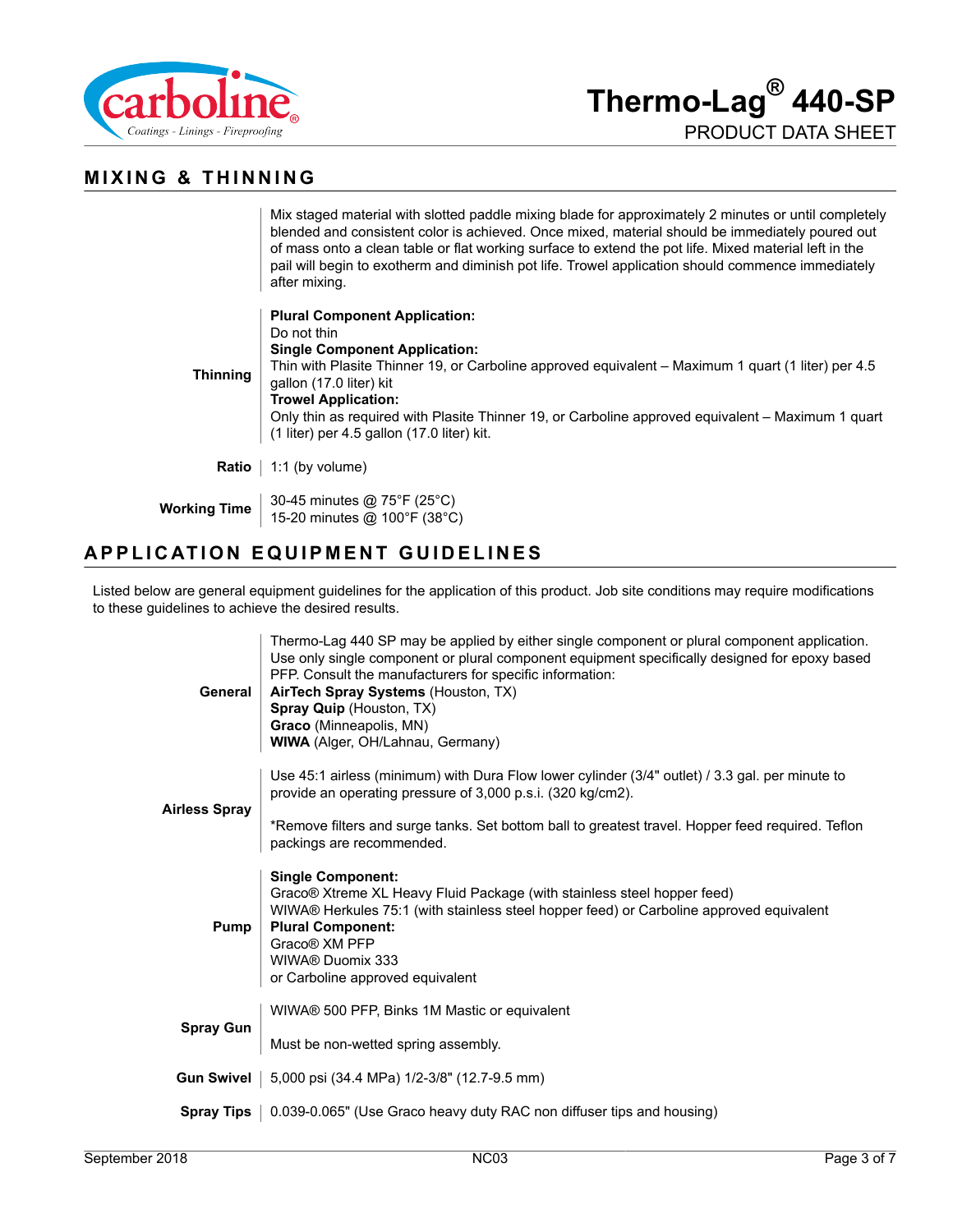

## **APPLICATION EQUIPMENT GUIDELINES**

Listed below are general equipment guidelines for the application of this product. Job site conditions may require modifications to these guidelines to achieve the desired results.

|                      | <b>Fan Size</b>   $6-10$ " (152-254 mm)                                                                                                                                                                                                        |
|----------------------|------------------------------------------------------------------------------------------------------------------------------------------------------------------------------------------------------------------------------------------------|
| <b>Static Mixer</b>  | Standard Static 12 turn 3/4" (19 mm) I.D.                                                                                                                                                                                                      |
| <b>Material Hose</b> | <b>Single Component:</b><br>Use 50' (15.2 m) of high pressure spray line with a minimum I.D. of $3/4$ " (19 mm)<br><b>Plural Component:</b><br>100' (30.4 m) heated hose bundle with 3/4" (19 mm) I.D. minimum and 3/4" (19 mm) mixer manifold |
|                      | <b>Whip Hose</b> $\vert$ 20' (6.1 m) of 1/2" (12.7 mm) I.D. minimum                                                                                                                                                                            |
| <b>Compressor</b>    | Be certain that the air supply is a minimum of 185 cfm $@$ 100 psi (6.9 KPa). Air volume and<br>pressure required will depend on equipment used.                                                                                               |
|                      |                                                                                                                                                                                                                                                |

## **APPLICATION PROCEDURES**

**General**

Pre-cut all mesh before beginning application. Contact Carboline Technical Service for design details. All mesh must be kept clean and dry.

#### **Single Component Application:**

Prior to spraying using single component airless equipment, the material must be preheated to a minimum of 70°F (21°C) to achieve a consistent fan pattern. Apply first coat to point of mesh placement at 80-160 mils (2-4 mm). Lighter coats will achieve a smoother finish. Allow material to gel for 20-30 minutes before installing mesh and backrolling. Apply pre-cut mesh into wet coating using solvent resistant mohair rollers. Use Carboline Plasite Thinner 19, or Carboline approved equal as rolling solvent to mist down rollers to prevent them from sticking to the material. Allow material to cure for 4 hours between coats. Continue building material at 80-160 mils (2-4 mm) per coat to specified thickness. Use solvent moistened rollers to back roll material after each subsequent coat to improve finish and level surface.

#### **Plural Component Application:**

Prior to introduction into the plural component equipment, the product must be preheated to 70-100°F (21-38°C). Perform at least two ratio checks per day and also after any equipment maintenance. Apply first coat at 80-160 mils (2-4 mm). Lighter coats will achieve a smoother finish. Allow material to gel for 15 minutes before installing mesh and backrolling. Apply pre-cut mesh into wet coating using solvent resistant mohair rollers. Use Carboline Plasite Thinner 19, or Carboline approved equal as rolling solvent to mist down rollers to prevent them from sticking to the material. Allow material to cure for approximately 30 minutes (depending upon temperature) between coats. Continue building material at 80-160 mils (2-4 mm) per coat to specified thickness. **Trowel Application:**

Prior to trowel application, the material must be preheated to a minimum of  $70^{\circ}$ F (21 $^{\circ}$ C) to achieve a workable consistency. Once material is mixed, it must be poured out of mass onto a clean table or flat working surface to extend the pot life. The material can then be divided into workable amounts. Trowel apply first coat at 80-160 mils (2-4 mm). Allow material to gel for 20-30 minutes before installing mesh and backrolling. Apply pre-cut mesh into wet coating using solvent resistant mohair rollers. Use Carboline Plasite Thinner 19, or Carboline approved equal as rolling solvent to mist down rollers to prevent them from sticking to the material. Allow material to cure for 4 hours between coats. Continue building material at 80-160 mils (2-4 mm) per coat to specified thickness.

**Avoid using excessive solvent when backrolling as this can lead to solvent entrapment and lengthen the cure time of the material.** Use solvent moistened rollers to back roll material after each subsequent coat to improve finish and level surface if required. Lighter coats will achieve a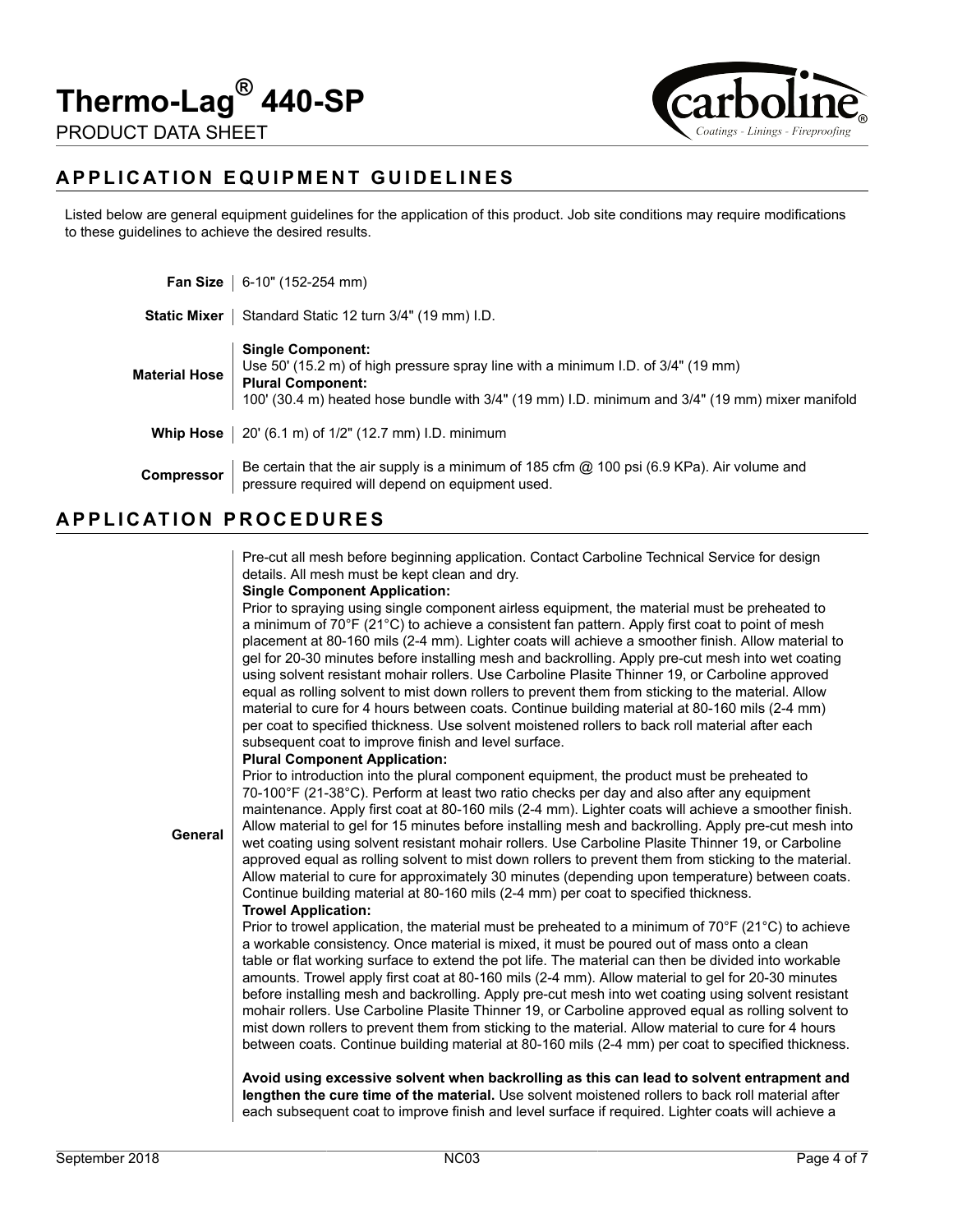



## **APPLICATION PROCEDURES**

|                           | smoother finish. Contact Carboline Technical Service or refer to the product application manual for<br>more detailed information.                                                                                                                                                                  |
|---------------------------|----------------------------------------------------------------------------------------------------------------------------------------------------------------------------------------------------------------------------------------------------------------------------------------------------|
| <b>Application Rates</b>  | At an ambient temperature of $70^{\circ}F(21^{\circ}C)$ , the following application rates are applicable:<br>80-160 mils (2-4 mm) per coat (wet)<br>4 hour recoat time between coats<br>2 coats per day                                                                                            |
| <b>Wet Film Thickness</b> | Frequent thickness measurements with a wet film gauge are recommended during the application<br>process to ensure uniform thickness.                                                                                                                                                               |
| <b>Dry Film Thickness</b> | Final thickness must be measured using an electronic dry film thickness gauge. For method of<br>thickness determination and tolerances refer to: AWCI Technical Manual 12-B (Standard Practice<br>for the Testing and Inspection of Field Applied Thin Film Intumescent Fire Resistive Materials). |

## **APPLICATION CONDITIONS**

| <b>∶ondition</b>    | ıterial                        | Surface                         | bient                      | ⊶umidit <u>y</u> |
|---------------------|--------------------------------|---------------------------------|----------------------------|------------------|
| $\cdots$<br>Minimum | (0.400)<br>ັ<br><u>.</u>       | 100 <sub>0</sub><br>ັ<br>◡      | $100^{\circ}$<br>40 F<br>ັ | 0%               |
| Maximum             | (41°C)<br>$105^{\circ}$ F<br>◡ | 1000<br>4つに○□<br>v<br>◡▵<br>، ۲ | (1200)<br>110°F<br>ັ       | 85%              |

\*Air and substrate temperature must be at least 41°F (5°C) and rising. Steel surface temperature should be a minimum of 5°F (3°C) above the dew point. The maximum humidity is 85%. Area must be protected from rain or running water during application until material is cured and topcoated.

## **CURING SCHEDULE**

| emp                        | uandia<br>ιаιε<br>ю |       | $-$              | ומווח   |
|----------------------------|---------------------|-------|------------------|---------|
| $\sim$<br>7705<br>ור<br>-- | 24<br>Hours<br>____ | 'ours | 2Δ<br>Hour:<br>. | ،،،،،۔۔ |

\*Curing times are dependent upon temperature, air movement and humidity. For optimum curing at 75°F (24°C), it is recommended to apply coats at 80-160 mils (2-4 mm)wet per coat. Material can be heated to achieve a quicker recoating and curing schedule. **Material is ready to be topcoated when an average Shore D hardness of 40 is achieved.** Consult Carboline Technical Service for specific details.

## **CLEANUP & SAFETY**

| <b>Cleanup</b> | Pump, mixer, hose, and gun should be cleaned with Carboline Plasite Thinner 19 or Thinner 76<br>at least once every 4 hours at 70°F (21°C), and more often at higher temperatures. After each<br>use or any shut down, the pump, mixer, hopper and gun must be completely flushed with solvent.<br>After flushing pump, remove hopper and bottom foot of pump to clean lower ball check valve. Also<br>remove and hand clean gun, tips and tip housing. The hopper and mixing paddle must be kept<br>clean continuously during application to prevent cured material from falling into the foot of the<br>pump. |
|----------------|-----------------------------------------------------------------------------------------------------------------------------------------------------------------------------------------------------------------------------------------------------------------------------------------------------------------------------------------------------------------------------------------------------------------------------------------------------------------------------------------------------------------------------------------------------------------------------------------------------------------|
| <b>Safety</b>  | Read and follow all caution statements on this product data sheet and on the SDS for this product.<br>Employ normal workmanlike safety precautions. Use adequate ventilation. Keep container closed<br>when not in use.                                                                                                                                                                                                                                                                                                                                                                                         |
| Overspray      | All adjacent and finished surfaces shall be protected from damage and overspray.                                                                                                                                                                                                                                                                                                                                                                                                                                                                                                                                |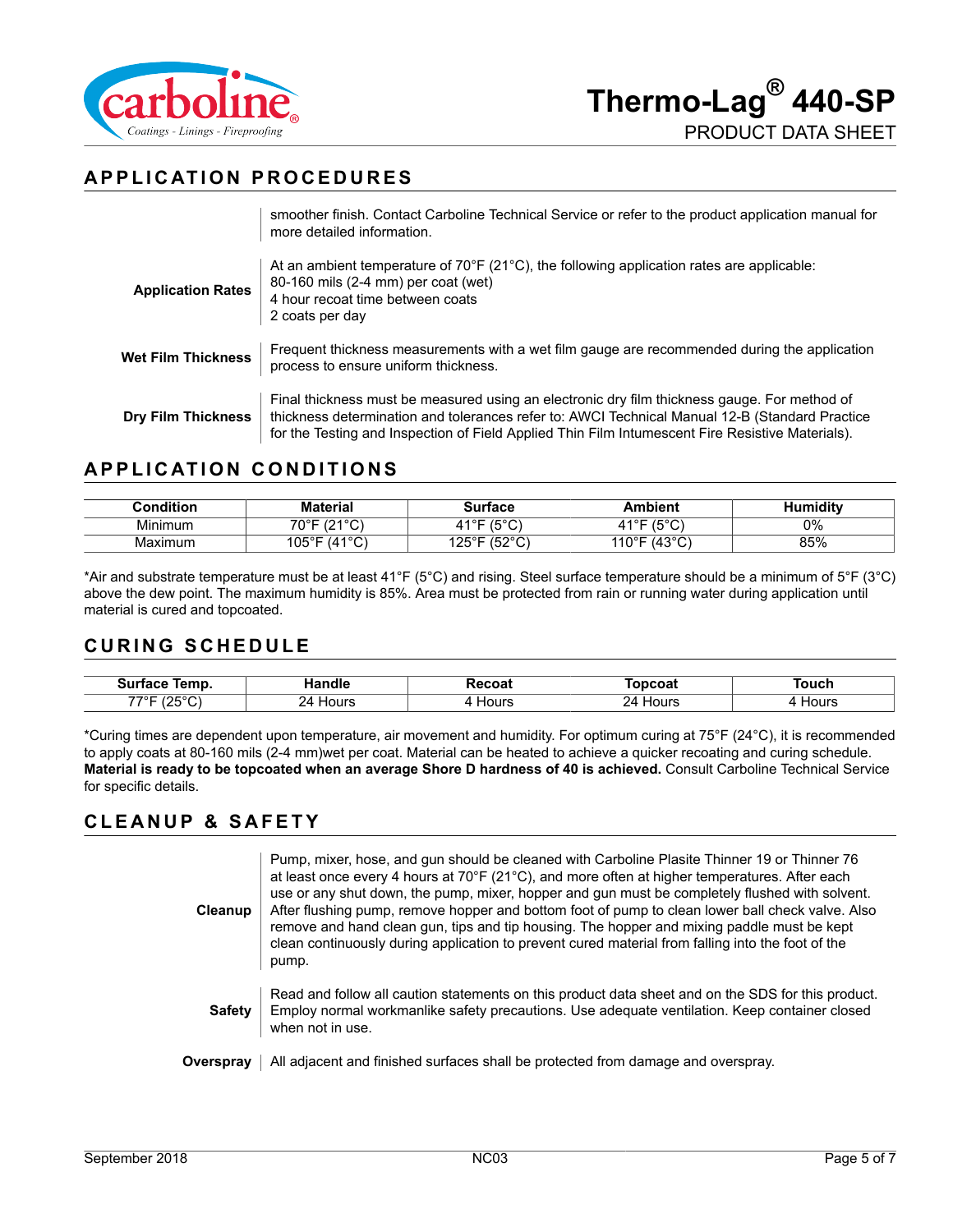

PRODUCT DATA SHEET

## **CLEANUP & SAFETY**

#### **Ventilation** When used in enclosed areas, thorough air circulation must be used during and after application until the coating is cured. The ventilation system should be capable of preventing the solvent vapor concentration from reaching the lower explosion limit for the solvents used. User should test and monitor exposure levels to insure all personnel are below guidelines. If not sure or if not able to monitor levels, use MSHA/NIOSH approved respirator.

## **MAINTENANCE**

**General** If coating becomes damaged, rebuild required thickness by spray or trowel. When dry, smooth and finish with approved topcoat to match. Damaged areas must be abraded back to a firm edge by sanding or scraping. The topcoat should be abraded back by 1" (25.4 mm) from the damaged area. The surface must be clean and dry before re-applying Thermo-Lag 440-SP. The coating shall then be built back to the original thickness. If the mesh is damaged, it must be cut out and replaced as well. Allow to cure and then overcoat with the specified topcoat or system.

## **TESTING / CERTIFICATION / LISTING**

| General                                   | Underwriter's Laboratories, Inc. (UL)<br>U.S. Department of Transportation (DOT)<br>Lloyd's Register of Shipping (LRS)<br>Bundesanstalt Fur Materialprufung (BAM)                                                                                                                                                    |
|-------------------------------------------|----------------------------------------------------------------------------------------------------------------------------------------------------------------------------------------------------------------------------------------------------------------------------------------------------------------------|
| <b>Underwriters</b><br>Laboratories, Inc. | Thermo-Lag 440-SP has been tested in accordance with UL 1709 at Underwriter's Laboratories,<br>Inc. Thermo-Lag 440-SP is listed by UL for the following designs:<br>Columns: XR610<br>Columns: XR611<br>Columns: XR614<br>Columns: X622<br>*The product should be applied in accordance with the appropriate design. |

## **PACKAGING, HANDLING & STORAGE**

| Packaging                                                                       | Half kits: 4.5 gallons (17.0 liters)<br>Full kits: 9.0 gallons (34.0 liters)                                                |  |  |
|---------------------------------------------------------------------------------|-----------------------------------------------------------------------------------------------------------------------------|--|--|
|                                                                                 | 12 Months                                                                                                                   |  |  |
| <b>Shelf Life</b>                                                               | *Shelf Life: (actual stated shelf life) when kept at recommended storage conditions and in original<br>unopened containers. |  |  |
| Store indoors in a dry environment between 32-100°F (0-38°C).<br><b>Storage</b> |                                                                                                                             |  |  |
| <b>Shipping Weight</b><br>(Approximate)                                         | 11 lb. per gallon (1.3 kg per liter)                                                                                        |  |  |
| Flash Point (Setaflash)                                                         | Part A: 76°F (24°C)<br>Part B: 64°F (18°C)                                                                                  |  |  |

Coatings - Linings - Fireproofing